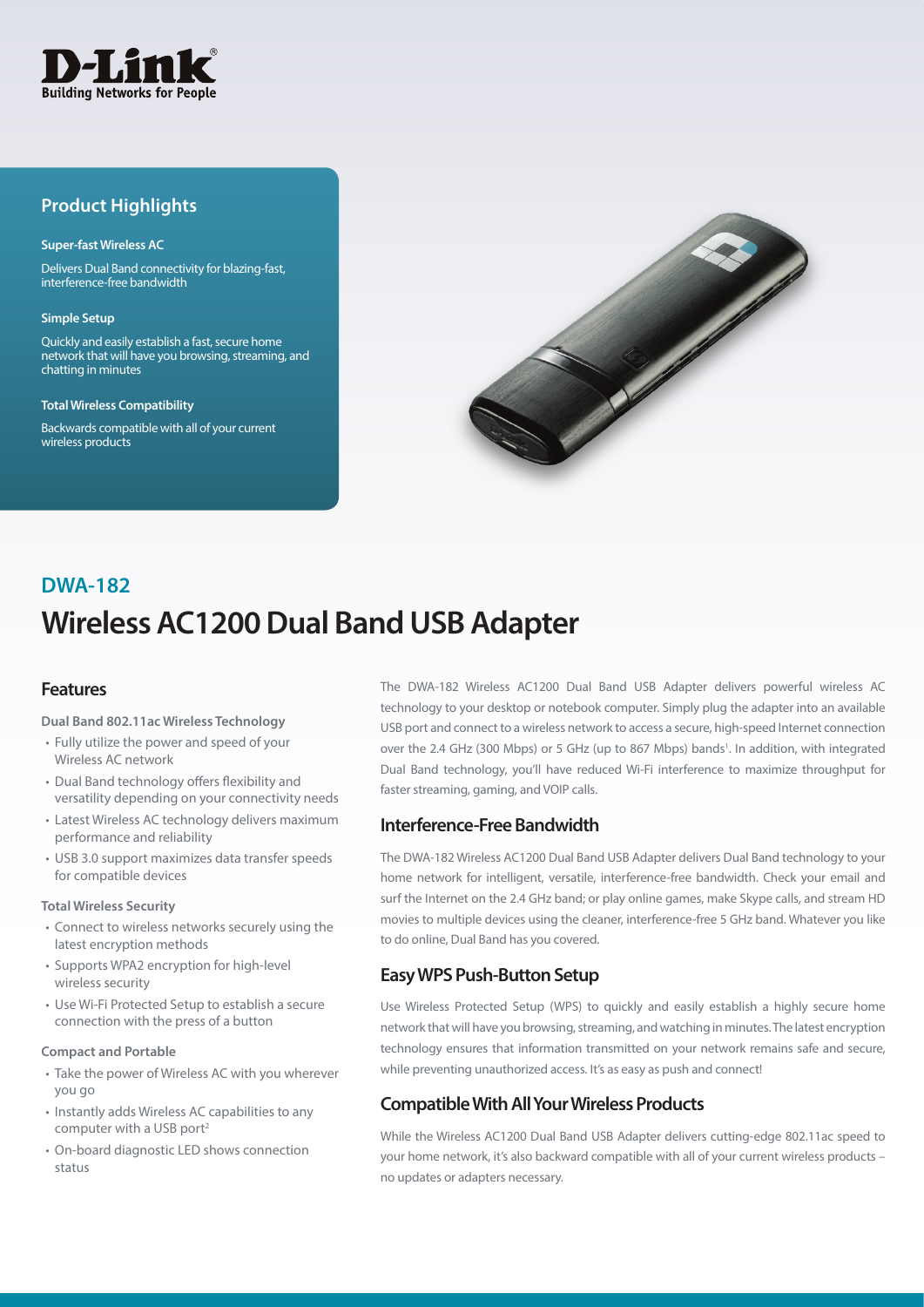

## **USB 3.0 for Maximum Data Transfer Speeds**

The DWA-182 also supports the latest high-speed USB 3.0 specification. When connected to a compatible USB 3.0 device and using the 5 GHz wireless band, the device will automatically switch to USB 3.0 mode, allowing you to achieve the highest possible data transfer rates and fully utilize the speed benefits of the Wireless AC standard.

## **What is wireless AC?**

802.11ac is a new networking standard that produces high-throughput wireless speeds on the 5GHz band. What does this mean for your home network? Flawless HD video streaming, faster gaming, and lag-free VOIP and video calls, all with less Wi-Fi interference for smooth, lightning-fast performance. What's more while your computer gains all the cutting-edge benefits of 802.11ac, the DWA-182 is also backwards compatible with all of your current wireless n/g/b products.



### **Technical Specifications**

| <b>General Specifications</b> |                                                                 |                                                                |
|-------------------------------|-----------------------------------------------------------------|----------------------------------------------------------------|
| Diagnostic LED                | • Activity                                                      |                                                                |
| Security                      | • Wi-Fi Protected Access (WPA™ & WPA2™)                         | · Wi-Fi Protected Setup - PIN & PBC                            |
| <b>Standards</b>              | • IEEE 802.11ac (Draft)<br>· IEEE 802.11n<br>· IEEE 802.11g     | · IEEE 802.11b<br>• IEEE 802.11a                               |
| Antenna Type                  | • Integrated Antenna                                            |                                                                |
| Requirements                  |                                                                 |                                                                |
| Operating System              | · Windows 8/7/Vista/XP SP3                                      |                                                                |
| Compatible Browsers           | • Internet Explorer® v7 or Mozilla® Firefox® v3.0               |                                                                |
| Interface                     | • Available USB Port                                            | · Supports USB 3.0 standard (optional)                         |
| Physical                      |                                                                 |                                                                |
| <b>Dimensions</b>             | • 96.7 x 28.6 x 11.5 mm (3.81 x 1.13 x 0.45 inches)             |                                                                |
| Weight                        | • 16.65 grams (0.59 ounces)                                     |                                                                |
| Power                         | • Power Consumption:<br>+450 mA (USB 2.0)<br>• 510 mA (USB 3.0) | • Operating Voltage: 5.0 V DC ±10%                             |
| Temperature                   | • Operating: 0 to 40 °C (32 to 104 °F)                          | • Storage: -20 to 75 °C (-4 to 167 °F)                         |
| Humidity                      | • 10% to 90% (non-condensing)                                   | · 5% to 95% (non-condensing)                                   |
| Certifications                | • FCC Class B<br>$\cdot$ IC<br>$\cdot$ CE                       | $\cdot$ C-Tick<br>· Wi-Fi Certified<br>• Wi-Fi Protected Setup |